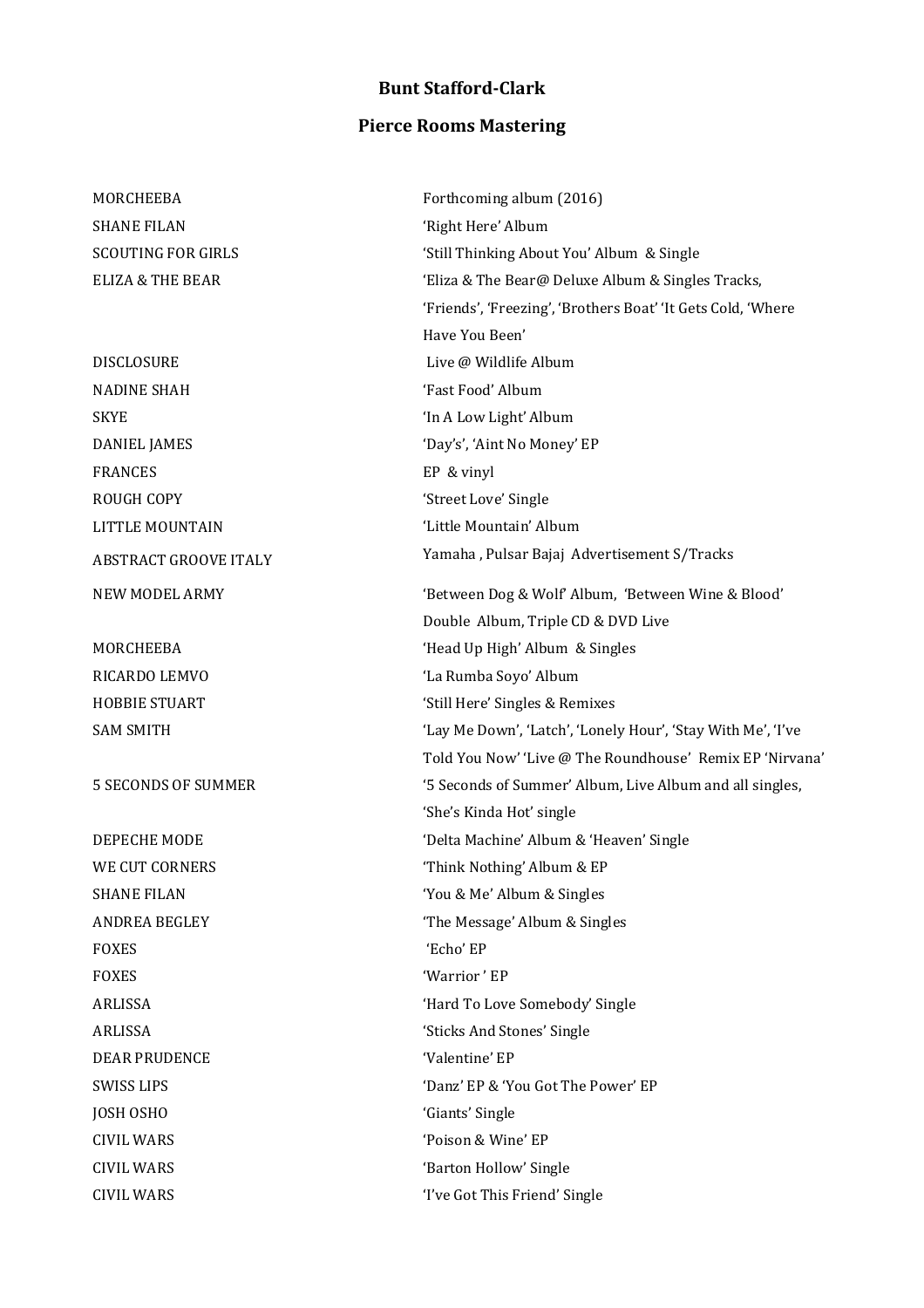PVT 'Homosapien' Album LOUIS BRENNAN 'Louis Brennan' Album LOUIS BRENNAN 'The Towpath' Single MAJOR LOOK 'Bass Generation' Single THE GYPSY QUEENS 'L'Americano' Single OLLY MURS 'Olly Murs' Album OLLY MURS 'Army Of Two' Single JLS 'Jukebox' Album JLS 'Take A Chance On Me' Single JLS 'She Makes Me Wanna' Single JLS 'Everybody In Love' Single JLS 'One Shot' Single PALOMA FAITH 'New York' Single PALOMA FAITH 'Upside Down' Single PALOMA FAITH 'Picking Up The Pieces' Single BOMBAY BICYCLE CLUB 'Rinse Me Down' Single GRAHAM COXON 'Castle Park' Abum THOM YORKE THOM YORKE ALOE BLACC 'I Need A Dollar' Single ALOE BLACC Album FRANKMUSIK 'No ID' Remixes THE JACOBINS Album THE WANTED  $'$  Lightning' Remix DON OMAR 'Taboo' Supermartxe Remix GIULIA Album ONE DAY Soundtrack Album KIRSTY BERTARELLI Album DARRIUS RUCKER This' MILES KANE 'Inhaler' Single

SKYE 'Back To Now' Album and Singles NADINE SHAH 'Love Your Dum & Mad' Album & singles TOM ODELL 'Songs From Another Love' EP THE GYPSY QUEENS THE GYPSY Queens' Album Tracks OLLY MURS 'Right Place Right Time' Album OLLY MURS 'In Case You Didn't Know' Album OLLY MURS 'Heart Skips A Beat ft Rizzle Kicks' Single OLLY MURS 'Please Don't Let Me Go' Single PALOMA FAITH 'Do You Want The Truth Or Something Beautiful' Album BOMBAY BICYLE CLUB 'Light Out, Words Gone' Remix GRAHAM COXON 'Accident & Emergency' Album BETH JEANS HOUGHTON 'Yours Truly Cellophane Nose' Album & Single J-LO 'I'm Into You' Supermartxe Remix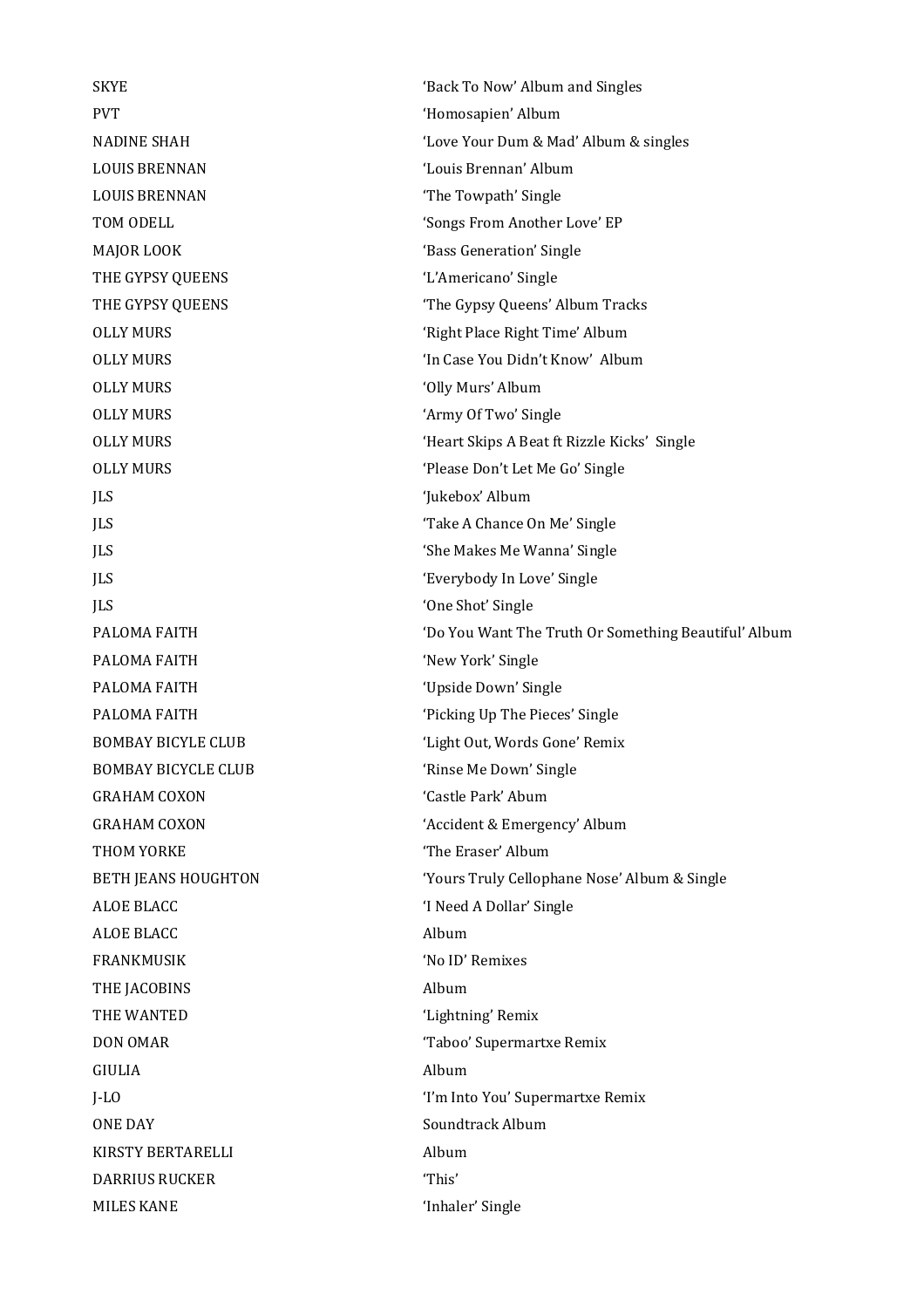SUGARLAND 'Tonight' Single DIONNE BROMFIELD 'Yeah Right' Single THE DRUMS THE URUMS ENRIQUE INGELSIAS 'Dirty Dancer' Single JON FRATELLI Remixes FLOWERPOT SESSIONS Album DENNIS HOPPER CHOPPERS 'Be Ready' Album KATE RUSBY 'Make The Light' Album KATE RUSBY **IN ALCOCATE THE GIRL WHO COULDN'T FIV' Album** KATE RUSBY 'Underneath The Stars' Album KATE RUSBY 'Jack Frost' Soundtrack NEWTON FAULKNER Live DVD SIMON FOWLER Album PATRICK WOLF 'Lupercalia' Album PATRICK WOLF 'Time Of My Life' Single MOHOMBI 'Dirty Situtation' THE COCKNBULLKID 'One Eye Closed' Single THE SCRIPT 'Science & Faith' Album NEW MODEL ARMY 'Anthology' Double Album LAUREN PRITCHARD 'Not The Drinking' I BLAME CO CO 'Avion' Single I BLAME CO CO 'In Spirit Golden' Single HURTS 'Don't Let Me Go' Audio Book SCOUTING FOR GIRLS 'Don't Want To Leave You' Single SCOUTING FOR GIRLS 'Love How It Hurts' Single SCOUTING FOR GIRLS 
<sup>'Happy Ever After' Single</sup> SCOUTING FOR GIRLS **SCOUTING** FOR GIRLS DAMIEN O'KANE 'Summer Hill' Album MIKA 'Rain' Single VILLAGERS 'Becoming A Jackal' Album VILLAGERS 'Ship Of Promises' Single OWL CITY THE CONSERVATION OF THE CONSERVATION OF THE CONSERVATION OF THE CONSERVATION OF THE CONSERVATION OF THE CONSERVATION OF THE CONSERVATION OF THE CONSERVATION OF THE CONSERVATION OF THE CONSERVATION OF THE CONSERVAT ERIK HASSLE 'Hurtful' Single ERIK HASSLE 'Don't Bring Flowers' Single LEMAR 'Greatest Hits' Album LEMAR 'The Way Love Goes' Single THE HOLLOWAYS 'No Smoke, No Mirrors' Album ASWAD 'City Lock' Album & Singles BLACK STROBE Album & Singles JAMES DEAN BRADFIELD 'The Great Western' Album

SUGARLAND 'Stuck Like Glue' Single PORT ISSACS FISHERMANS FRIEND 'Port Issacs Fishermans Friends' Album & Singles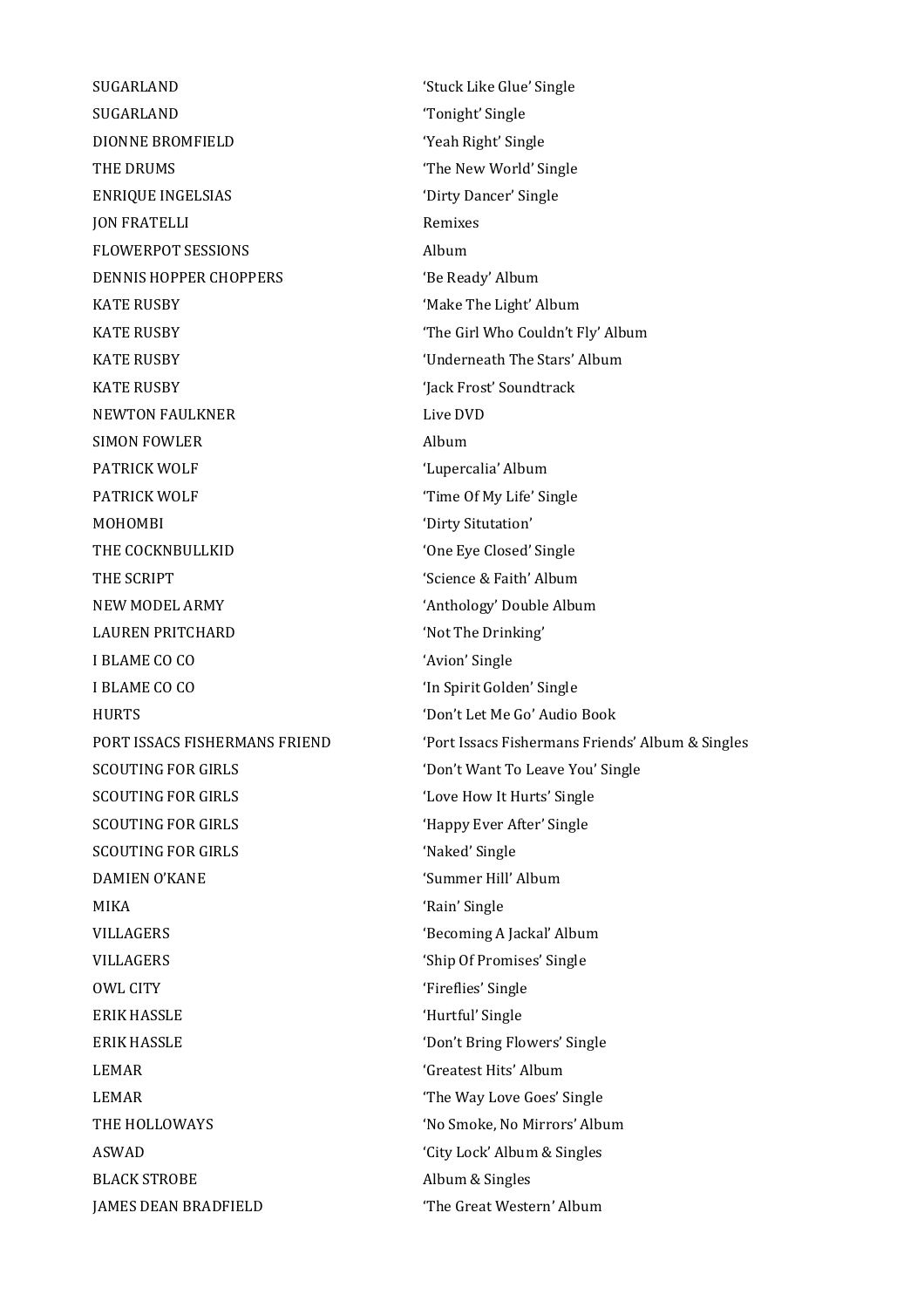THE MAGIC NUMBERS Album & Singles DOVES 'Some Cities' Album DOVES 'Snowden' Single THE TYDE THE TYPE THE TYPE THE TYPE THE TYPE THE TYPE THE TYPE THE TYPE THE TYPE THE TYPE THE TYPE THE TYPE THE TYPE THE TYPE THE TYPE THE TYPE THE TYPE THE TYPE THE TYPE THE TYPE THE TYPE THE TYPE THE TYPE THE TYPE THE TY KATIE MELUA  $'$ Piece By Piece' Album THEA GILMORE 'Harpo's Ghost' Album FARRAH 'Cut Out & Keep' Album BAT FOR LASHES **The Wizard' Single** TIM BOOTH 'Bone' Album & Singles LOWGOLD 'Counterfeit' Single LUKE PICKETT FREE EP SOUTH 'Colours In Waves' Single AQUALUNG 'Best Of' Album BARDO Album SUEDE 'Singles' Album & Singles ALISON MOYET 'Voices' Album

JAMES DEAN BRADFIELD 'That's No Way To Tell A Lie' Single DOVES 'Black & White Town' Single TOM MCRAE  $'$ Just Like Blood' Album & Singles ELBOW 'Asleep In The Back' Album & Singles ELBOW 'Cast Of Thousands' Album KATIE MELUA  $\qquad \qquad$  'Call Of The Search' Single KATIE MELUA **The Closest Thing To Crazy' Single** MORRISSEY 'Irish Blood English Heart' Single MORRISSEY 'First Of The Gang To Die' Single LLOYD COLE 'Antidepressant' Album & Singles LLOYD COLE 'Music In A Foreign Language' Album & Singles LUCKY JIM 'Our Troubles End Tonight' Album & Singles CLINIC 'Walking With Thee' Album & Singles LOWGOLD 'Welcome To Winners' Album & Singles AQUALUNG 'Strange And Beautiful' Album SUEDE 'Head Music' Album & Singles JANE WEAVER 'A Bird Stole The Gold' Album STAR BODIXA **STAR BODIXA** 'And The Danced On Glass' Album SPEARMINT 'A Different Lifetime' Album STEREOPHONICS 'Step On My Old Size Nines' Single GRAND DRIVE **True Love & High Adventure' Album & Singles** GRAND DRIVE 'Road Music' Album & Singles GRAND DRIVE **Supplemance COVID-SINGLE SECT** See The Morning In' Album & Single EMBRACE The Good Will Out' Album & Single EMBRACE 'If You've Never Been' Album & Single ECHOBELLY 'People Are Expensive' Album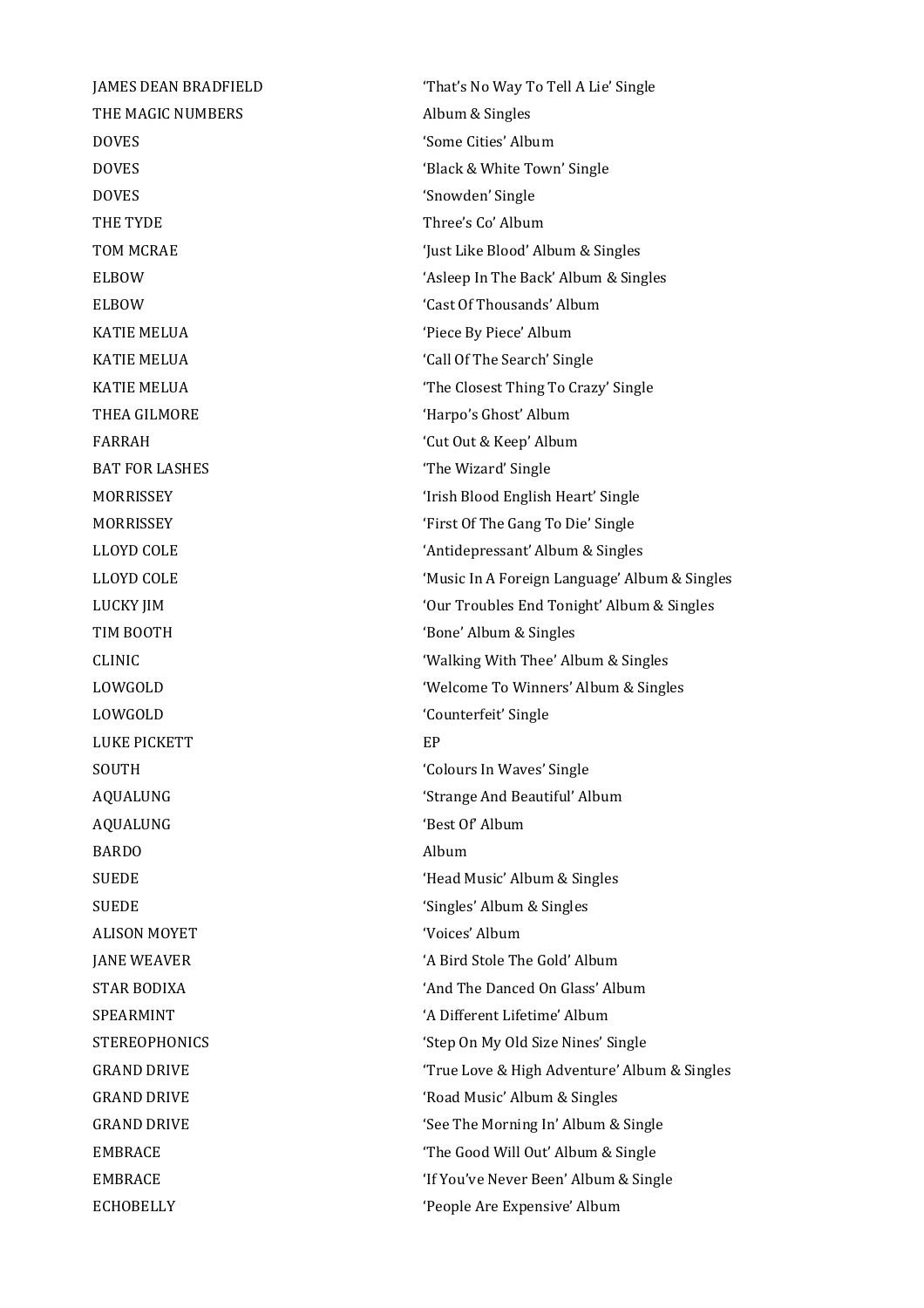ECHOBELLY 'Digit' EP BRITISH SEA POWER 'A Decline Of…' Album BRITISH SEA POWER 'Carrion' Single JAMIROQUAI 'A Funk Odyssey' Album JAMIROQUAI 'Little L' Single MCALMONT 'Be' Album & Singles CHER 'Believe' Single ONE GIANT LEAP 'Braided Hair' Single ONE GIANT LEAP 'My Culture' Single LIBERTY X 'Just A Little' Single THE VERVE **Various** Singles ARCADE FIRE Singles RADIOHEAD Various Singles DES'REE Various Singles JESUS & MARY CHAIN 'Munki' Album DAMAGE 'Rumours' Single

GOMEZ 'Abandoned Shopping Trolley' Album PLACEBO 'Without You I'm Nothing' Album & Singles THE CRANEBUILDERS 'Sometimes You Hear Through Someone Else' Album GENEVA 'Weather Underground' Album BLACK BOX RECORDER 'The Facts Of Life' Album & Singles HEATHER NOVA Live Album & Various Singles THE AUTEURS 'How I Learned To Love The Boot Boys' Album & Singles DAMAGE 'Single You've Been Gone' Album BERT JANSCH 'Black Swan' Album & Singles BERT JASCH 'Edge Of A Dream' Album & Singles MATT BIANCO **SACCH TERM** (Matt's Mood' SACD 5.1 & Stereo Album

## Indian Movie Soundtracks

RAJKUMAR HIRANI FILMS PK (Peekay) MATRU KI BIJLEE KA MANDOLA Fox Star Studios MTV COKE STUDIOS SEASON 2 Episode 1 – Clinton Carejo MTV COKE STUDIOS SEASON 2 Episode 2 – Hitesh Sonik MTV COKE STUDIOS SEASON 2 Episode 3 - Amit Trevedi MTV COKE STUDIOS SEASON 2 Episode 4 – Nitin Sawhney MTV COKE STUDIOS SEASON 2 Episode 5 – Ehsaan & Loy MTV COKE STUDIOS SEASON 2 Episode 6 - Karsh Kale MTV COKE STUDIOS SEASON 2 Episode 7 - Shantanu Moitra MTV COKE STUDIOS SEASON 2 Episode 8 – Multi Producers LAGAAN Aamir Khan Productions – SONY